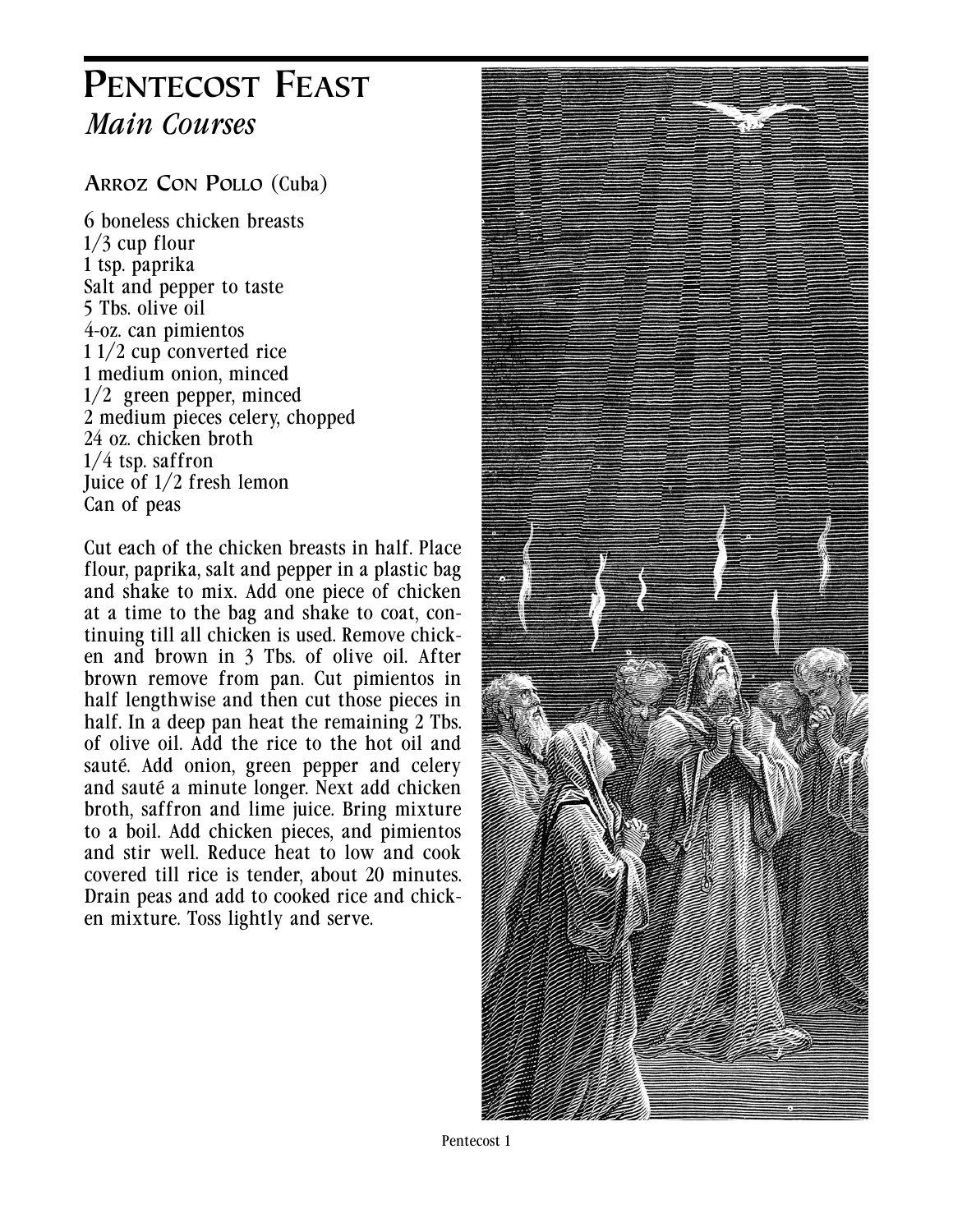**SWEET CHICKEN CURRY** (Bangladesh)

3 lb. chicken cut into pieces (you may do this with or without skin) 3 Tbs. olive oil 3 medium onions 3 cloves garlic, minced (fresh is best) 1/2 tsp. ground cardamom 1 tsp. ground cinnamon 2 1/2 tsp. curry powder 1 tsp. salt 1 cup yogurt 2 Tbs. shredded coconut 1/4 cup golden yellow raisins 3/4 cup water

Heat olive oil in a pan. When hot add the onions and cloves of garlic. Saute until soft and light brown. Add the next 4 ingredients (spices) and sauté for 2 minutes, stirring as needed. Add chicken pieces and brown on all sides. Mix the yogurt, coconut, raisins and water. When chicken is brown add the yogurt mixture to the pan, cover and simmer 35–45 minutes till chicken is tender. Best served over warm rice.

Adapted from: *Extending the Table*

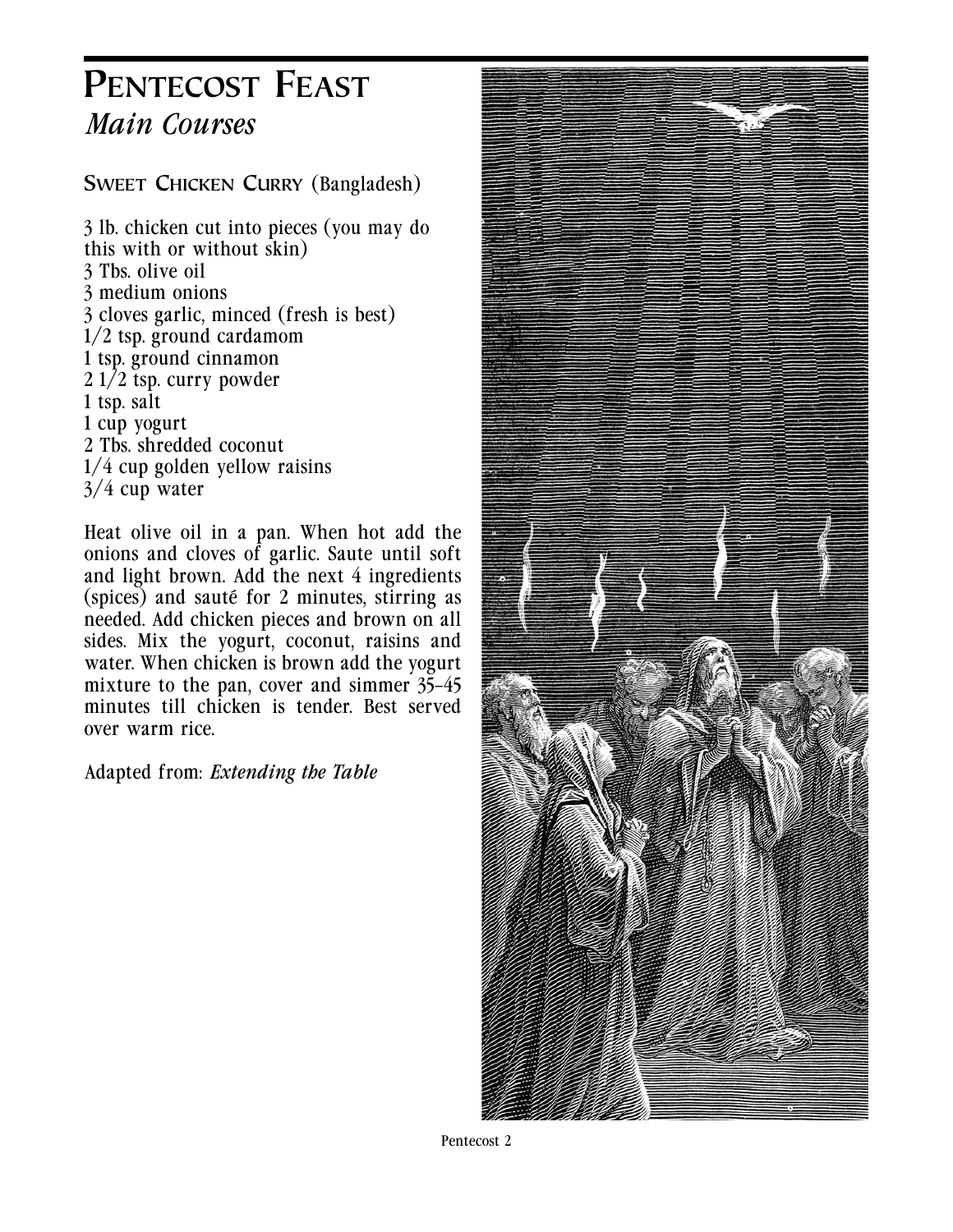**TRADITIONAL IRISH LAMB STEW** (Ireland)

3 pounds deboned, lean, lamb shoulder  $1 \overline{1}/2$  cups sliced onions 1 cup sliced leeks 1 cup sliced celery 2 Tbs. chopped parsley 3 sprigs thyme Salt and pepper, to taste 16 small potatoes, peeled 1 1/2 cups carrots, cut into 2-inch-long batons 2 1/2 quarts chicken stock

- 1. Trim lamb of excess fat and bone. Cut into 2-inch chunks.
- 2. In a pot large enough to hold lamb, cover chunks with cold water. Bring to a boil. Boil 10 minutes. Drain and cool under cool water.
- 3. In a 4-quart pot, layer the meat, onions, leeks, celery, and herbs. Cover with stock. Simmer 1 hour.
- 4. Add potatoes and carrots after 30 minutes time.
- 5. When cool, sprinkle with chopped parsley.

From: *Elegant Irish Cooking*



Pentecost 3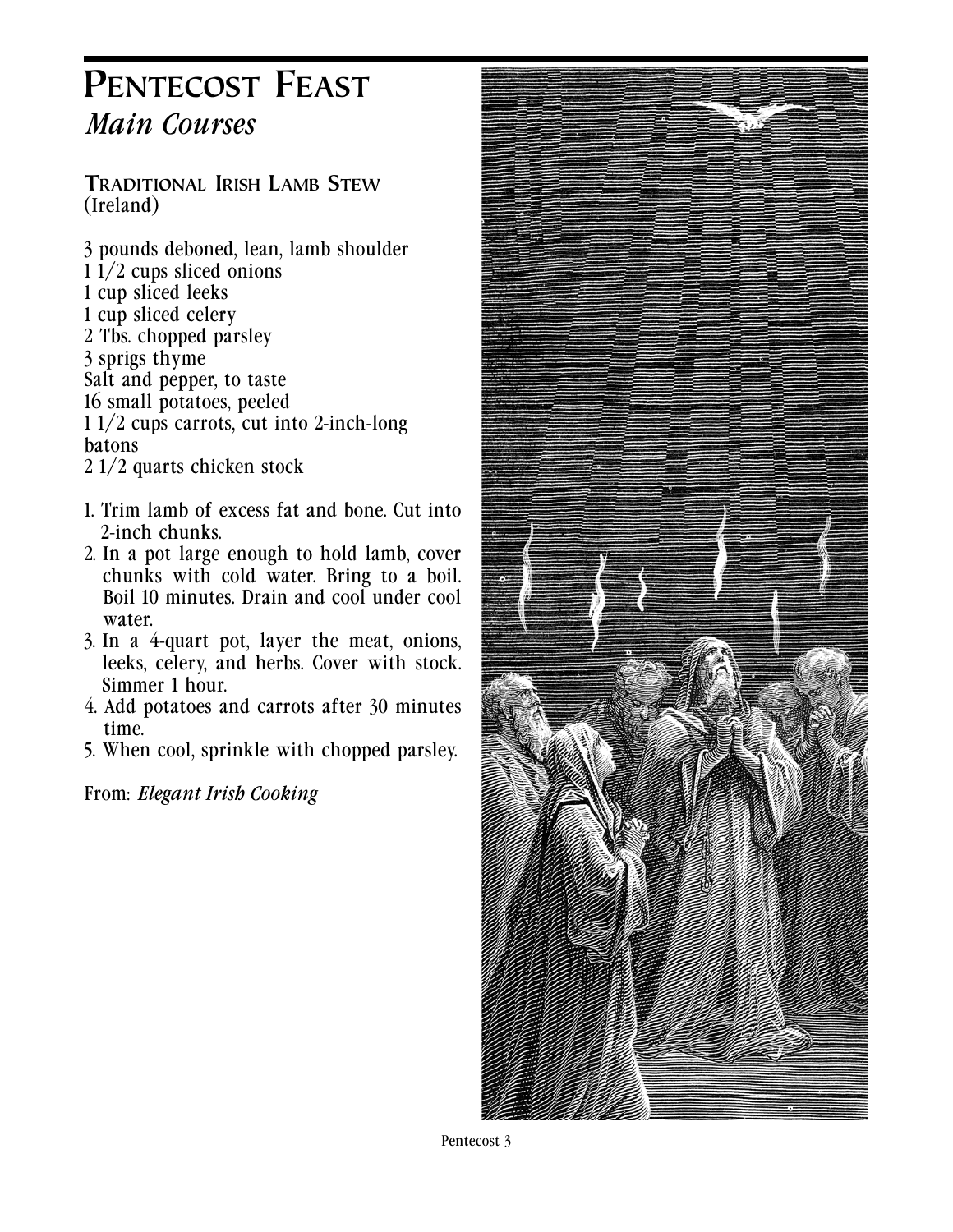**TRADITIONAL ROAST LAMB WITH POTATOES** (Greece)

6 lb. leg of young spring lamb 2 to 3 cloves garlic, thinly sliced Salt and pepper to taste 1 1/2 Tbs. dried oregano 4 Tbs. olive oil 6 Tbs. fresh lemon juice 20 small potatoes, peeled 2 Tbs. tomato paste, diluted in 1/4 cup water 2 cups hot water

Preheat oven to 450 degrees.

Wash leg of lamb. Slit with a sharp knife in various places on both sides of lamb. Insert garlic slices in slits. Season with salt, pepper, and 1/2 Tbs. oregano, and brush with olive oil. Pour lemon juice over lamb and place in roasting pan, fat side up. Roast for about 1/2 hour.

While lamb is browning, combine salt, tomato paste, and water and pour over potatoes. Add to roasting pan; sprinkle with remaining oregano. Lower oven temperature to 350 degrees. Roast for 1 1/2 hours, turning and basting the potatoes occasionally. Remove to hot serving platter; slice and serve meat surrounded by potatoes.

From: *The Complete Book of Greek Cooking*



Pentecost 4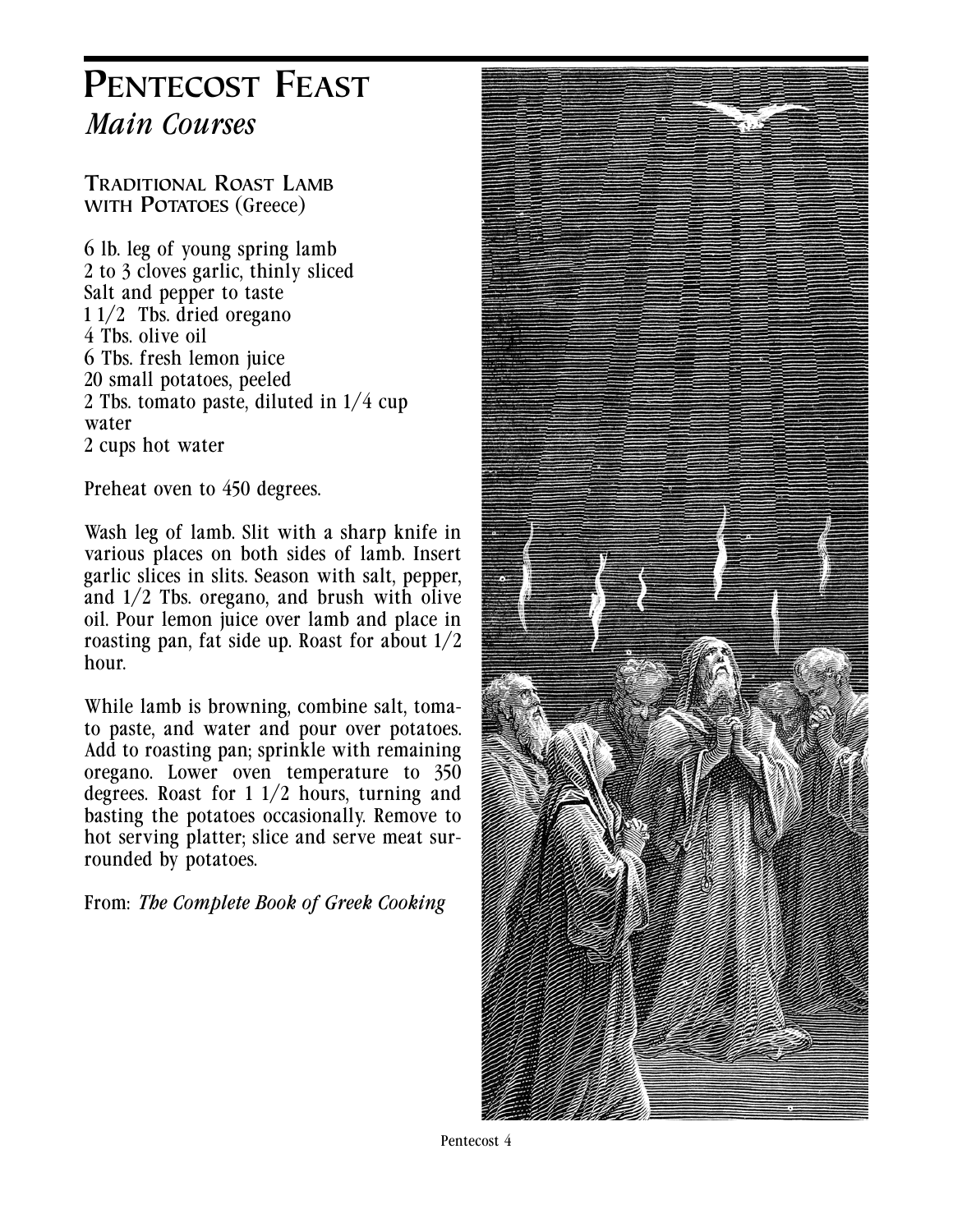**SWEET AND SOUR SPARERIBS** (Eastern China)

- 1 1/4 lbs. pork spareribs 3 green onions 5 Tbs. soy sauce 4 Tbs. sugar 3 Tbs. brown vinegar 3 Tbs. cold water  $1/2$  Tbs. wine 2 tsp. cornstarch 1 tsp. sesame oil 6 cups peanut oil
- 1. Cut the spareribs into 1 inch square pieces, then marinate with wine and soy sauce for 30 minutes. Reserve liquid in bowl.
- 2. Deep fry the spareribs for about 2 minutes, take out and heat oil again, then fry once more until spareribs turn very brown (about 1/2 minute). Remove spareribs and drain off oil from frying pan.
- 3. Add sugar, vinegar, water and cornstarch, sesame oil and shredded green onion to the bowl, used for marinating spareribs. This is the seasoning sauce.
- 4. Heat one tablespoon oil in frying pan, pour in the seasoning sauce, boil and stir until thickened and heated thoroughly, add spareribs and stir well before seasoning.

Note: In China there are many versions of this. You may add green pepper and water chestnuts for color.

From: *Pei Mei's Chinese Cookbook*



Pentecost 5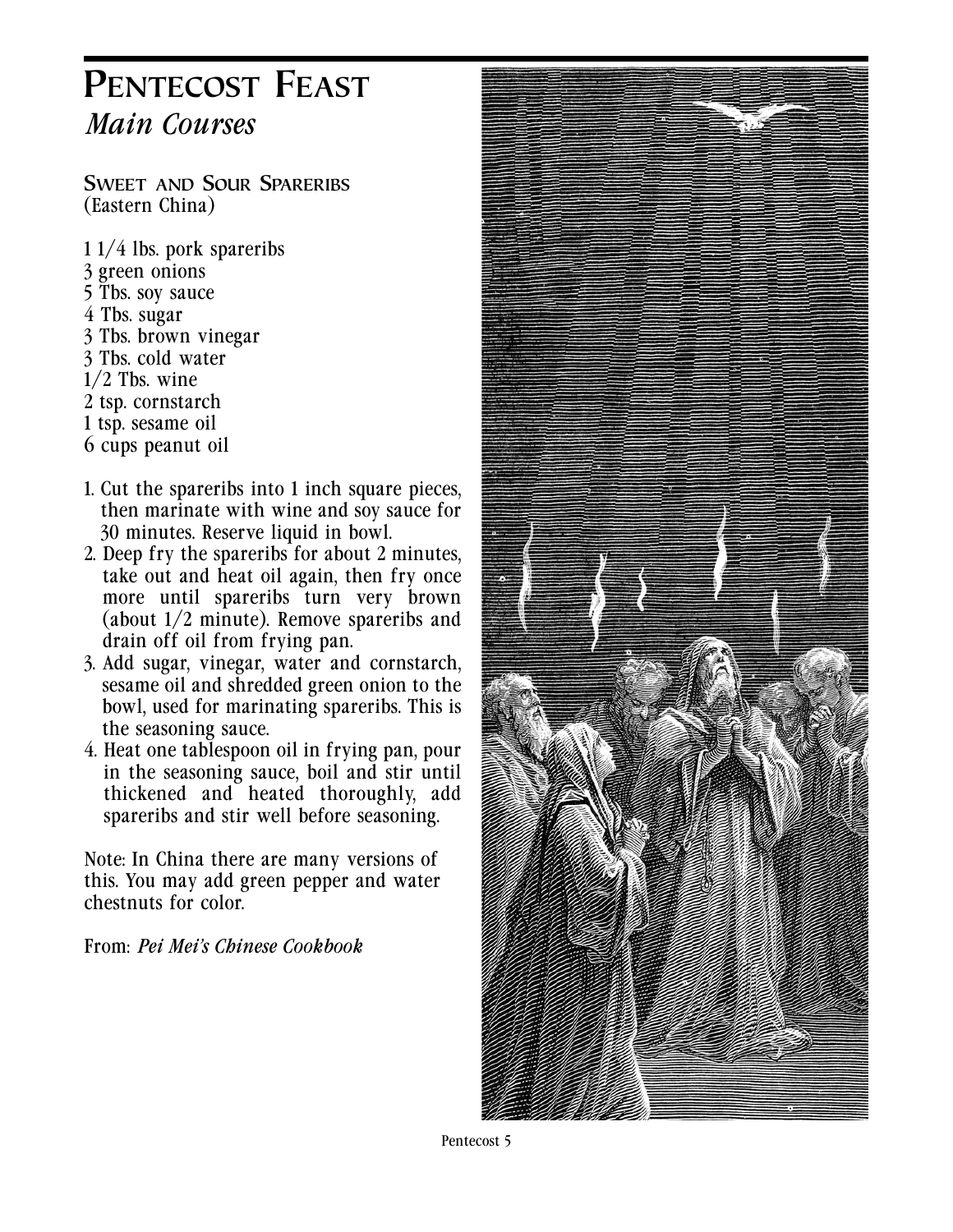**BEEF AND DRIED FRUIT STEW POSTA EN FRUTAS SECAS** (Columbia)

11 oz. package mixed dried fruit (prunes, dried apricots, peaches, and pears) 3 Tbs. olive oil 3 lbs. lean beef, preferably top round, cut into 1-inch cubes 1 medium onion, finely chopped 1 clove garlic, minced 1 medium carrot, scraped and chopped Salt, freshly ground pepper 1 cup dry red wine 1 Tbs. soft butter 1 Tbs. flour

Put the mixed dried fruit into a bowl with 1 1/2 cups warm water and leave to soak for 1 hour, turning the fruit from time to time. Drain, reserve the soaking water, and set the fruit aside.

Heat the oil in a heavy casserole or saucepan and sauté the beef, onion, garlic, and carrot for about 5 minutes. Season with salt and pepper. Pour in the wine and the reserve soaking water from the fruit. Bring to a boil, reduce the heat to low, and simmer, covered, for 2 hours, or until the beef is almost tender. Add the fruit. The prunes and apricots should be left whole, the pears and the peaches halved or quartered. Cover and simmer 30 minutes longer. If the sauce is too thick, add a little more wine. If you want a slightly thicker sauce, mix the butter and flour together and drop a few smooth pieces into the casserole, blending well. Serve with rice.

From: *The Book of Latin American Cooking*



Pentecost 6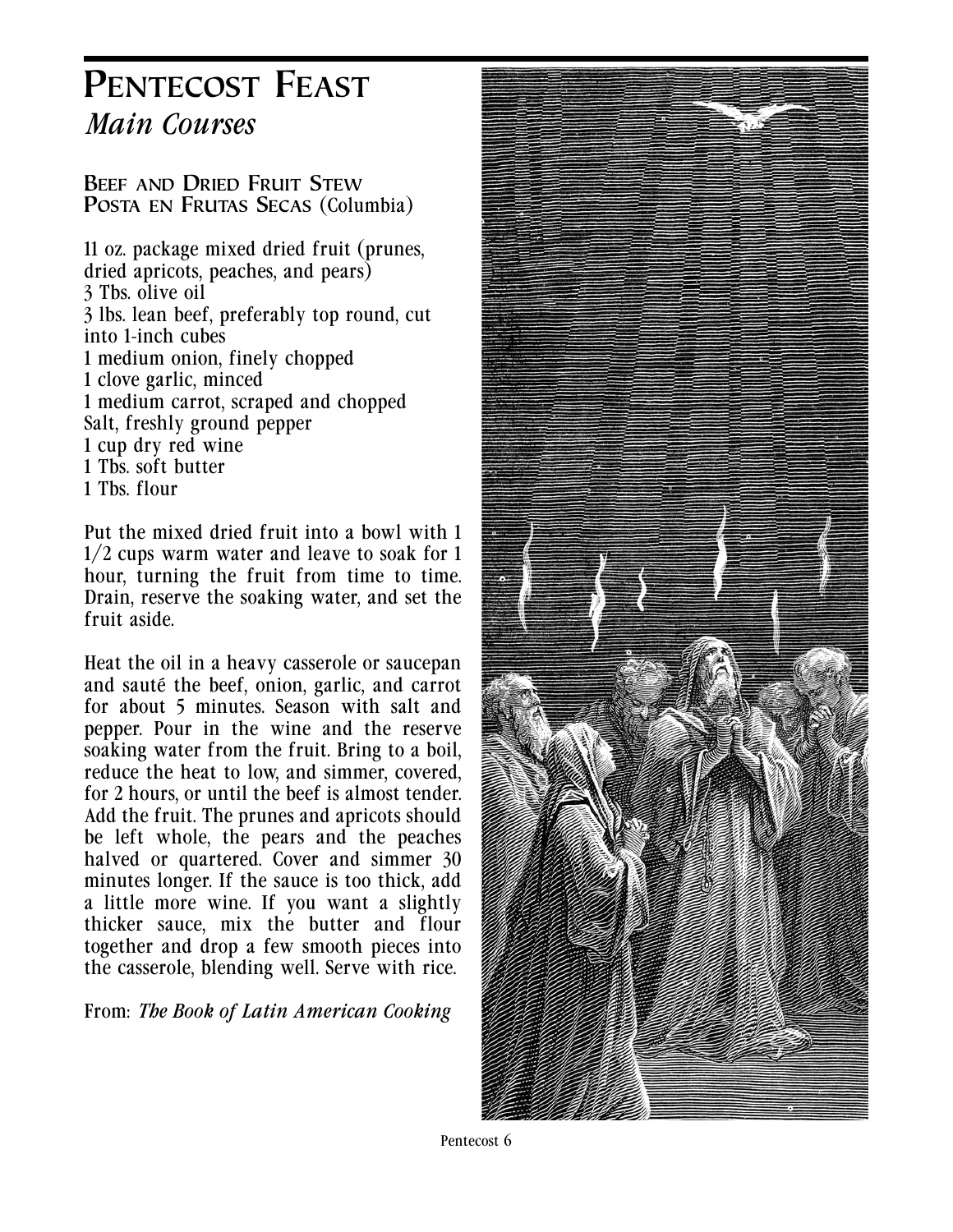#### **CURRIED MASHED POTATOES** (India)

8 potatoes 2 Tbs. olive oil 1 medium onion, finely chopped 1/8 tsp. ground red pepper 1 tsp. ground tumeric or curry powder Salt to taste

Boil potatoes till soft. Cool slightly and mash. Saute onion and red pepper in olive oil, until soft. Add onion and tumeric or curry powder, salt to potatoes and mix. This dish can be made ahead of time and reheated.

Adapted from: *Extending the Table*



Pentecost 7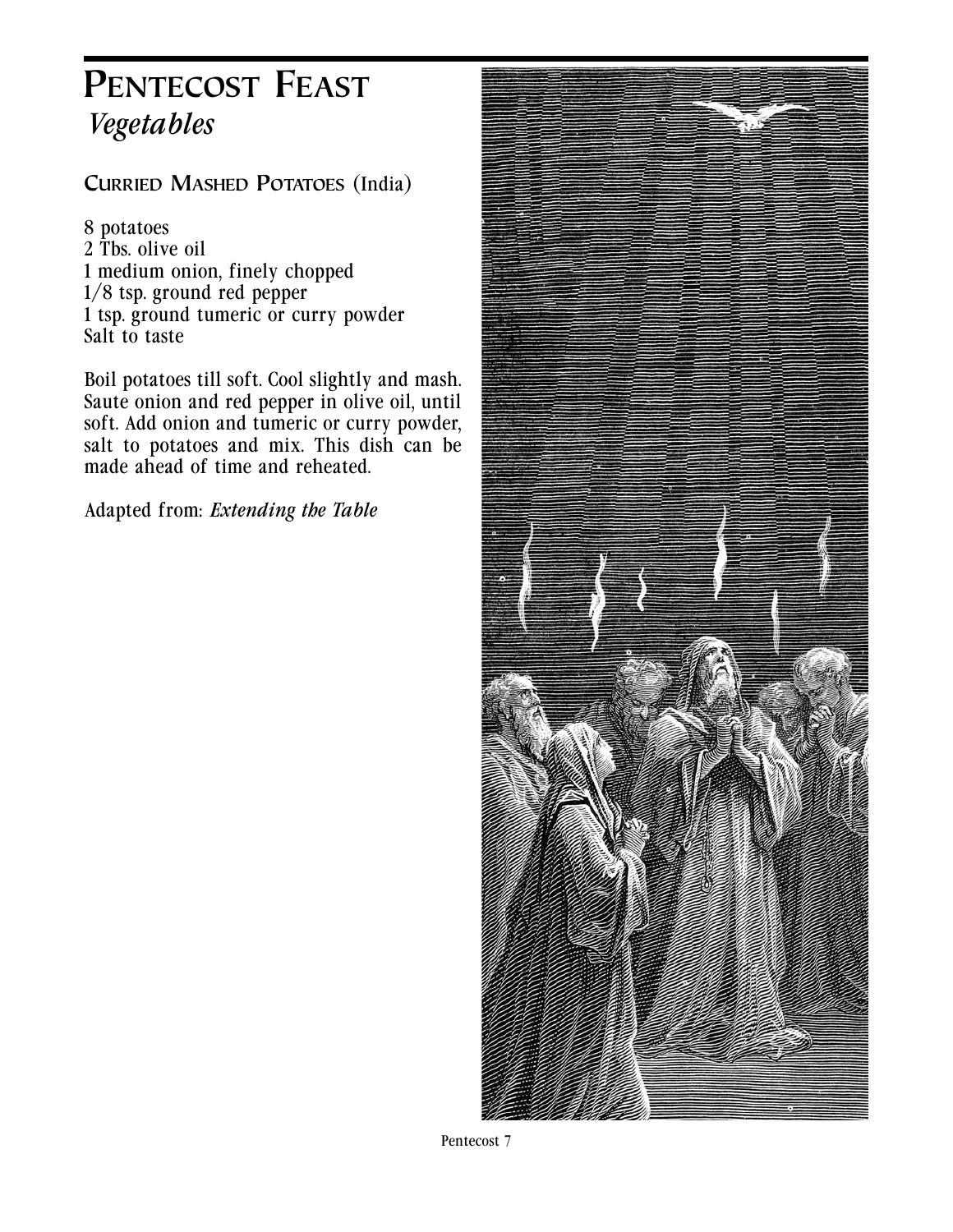**TRADITIONAL ULSTER CHAMP** (Ireland)

 $11/2$  lbs. potatoes 1 cup milk 8 Tbs. butter, divided 8 scallions, finely chopped Salt and ground pepper, to taste

- 1. Peel potatoes and roughly cut into chunks. Place in a saucepan and cover with cold, salted water.
- 2. Bring to a boil and simmer, 20–30 minutes, or until soft.
- 3. Drain and place over low heat for a few minutes to dry out.
- 4. Combine milk and 4 Tbs. of butter in a small saucepan. Bring to a boil.
- 5. Place scallions into the boiling mixture. Remove from the heat for a few minutes so that scallions can infuse their flavor.
- 6. Hand mash potatoes. Stir in milk mixture until smooth. Season with salt and pepper.

From: *Elegant Irish Cooking*

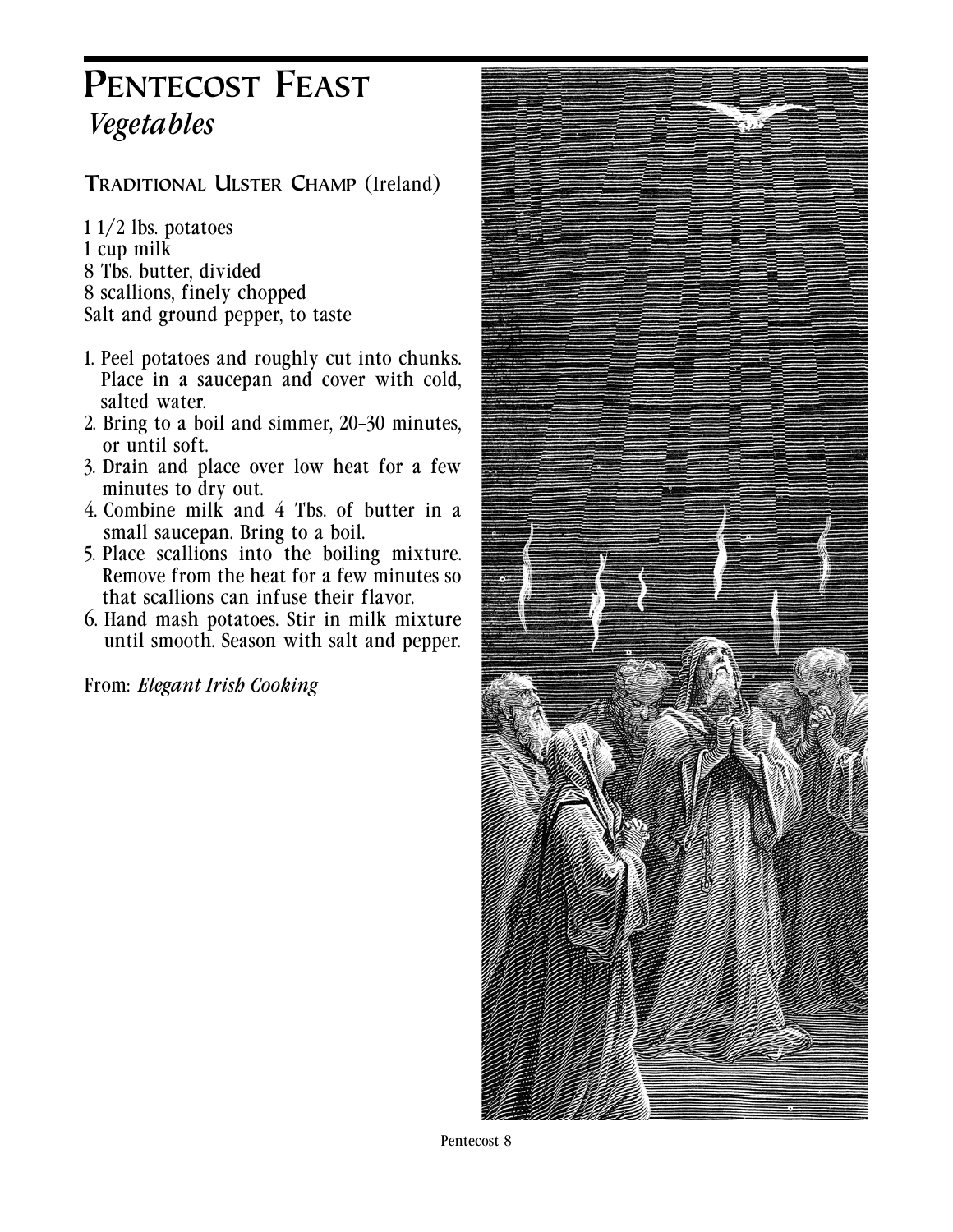**SWEET AND SOUR CABBAGE** (Western China)

1 lbs. Round cabbage or Chinese cabbage 6 dried red peppers 1/2 Tbs. brown peppercorns 3 Tbs. soy sauce 2 Tbs. brown vinegar 2 Tbs. sugar 2 tsp. salt

- 
- 2 Tbs. sesame oil
- 5 Tbs. peanut oil
- 1. Carefully remove clean-tear cabbage leaves into small pieces about 2 inches long, 1 1/2 inches wide, Cut spine of leaf into smaller pieces.
- 2. Wipe clean and cut dry red peppers into 1 inch-long strips, remove seeds.
- 3. Heat oil in fry pan, fry red pepper first, when the pepper gets dark add pepper corns and cabbage stirring quickly over very high heat for 3 minutes. When the cabbage is soft add salt, sugar and soy sauce, stir one more minute.
- 4. Add vinegar and sesame oil, stir until thoroughly mixed. Serve on a platter. (best when eaten cold.)

From: *Pei Mei's Chinese Cookbook*



Pentecost 9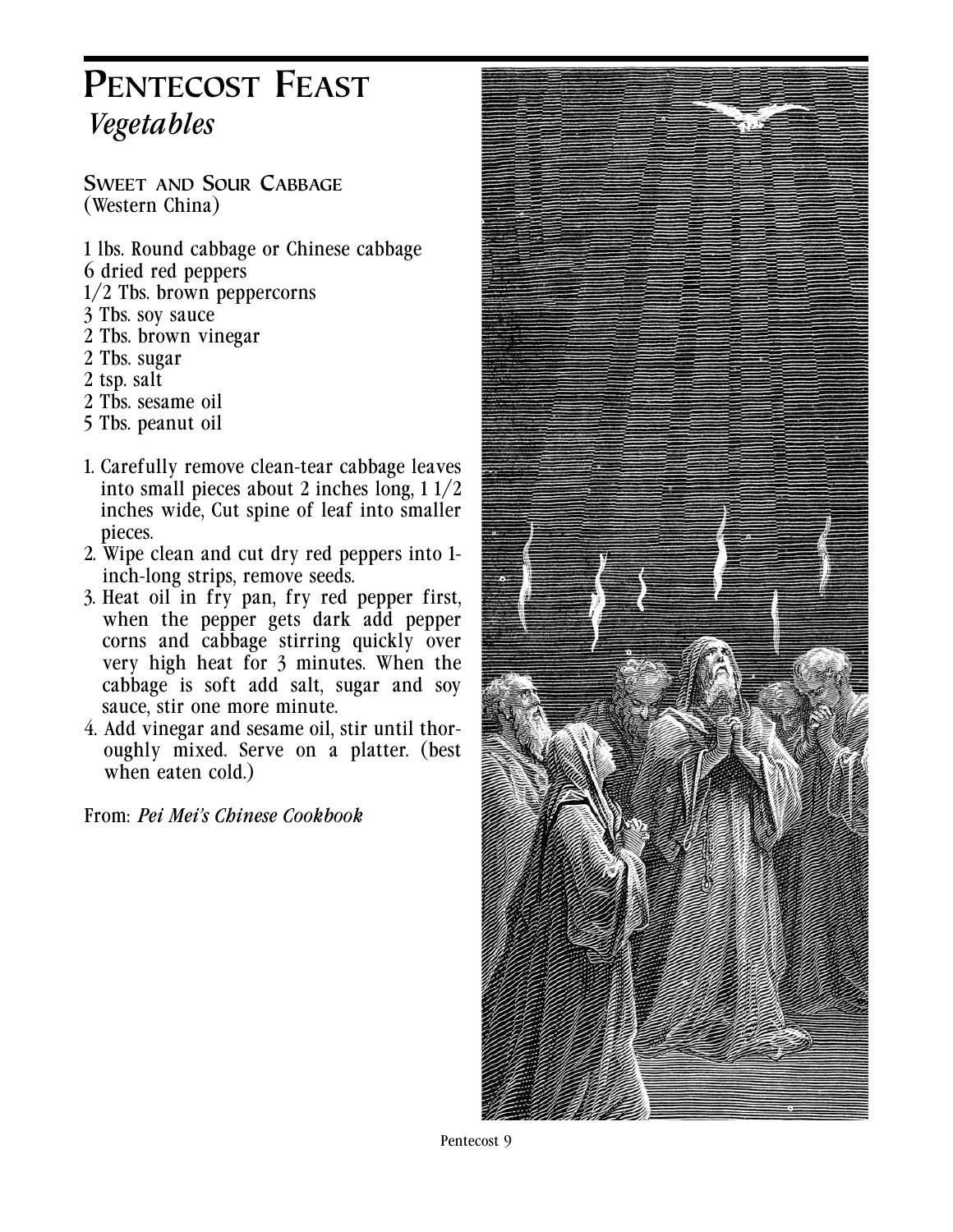**SPINACH AND RICE: SPANAKORIZO** (Greece)

2 cups minced onions  $1/2$  cup olive oil 1 Tbs. tomato paste 2 lbs. cleaned chopped spinach (or 4 10-oz. packages frozen chopped spinach, thawed) 1 cup raw, converted rice 2 sprigs fresh mint or 1 Tbs. chopped fresh dill Salt and pepper to taste 2 1/2 cups hot water

Saute onions in oil until wilted, about 5 minutes. Add tomato paste, spinach and rice and sauté. Add mint (or dill), salt, pepper and hot water, cover and simmer until rice is cooked and liquid has been absorbed. Do not stir.

From: *The Complete Book of Greek Cooking*

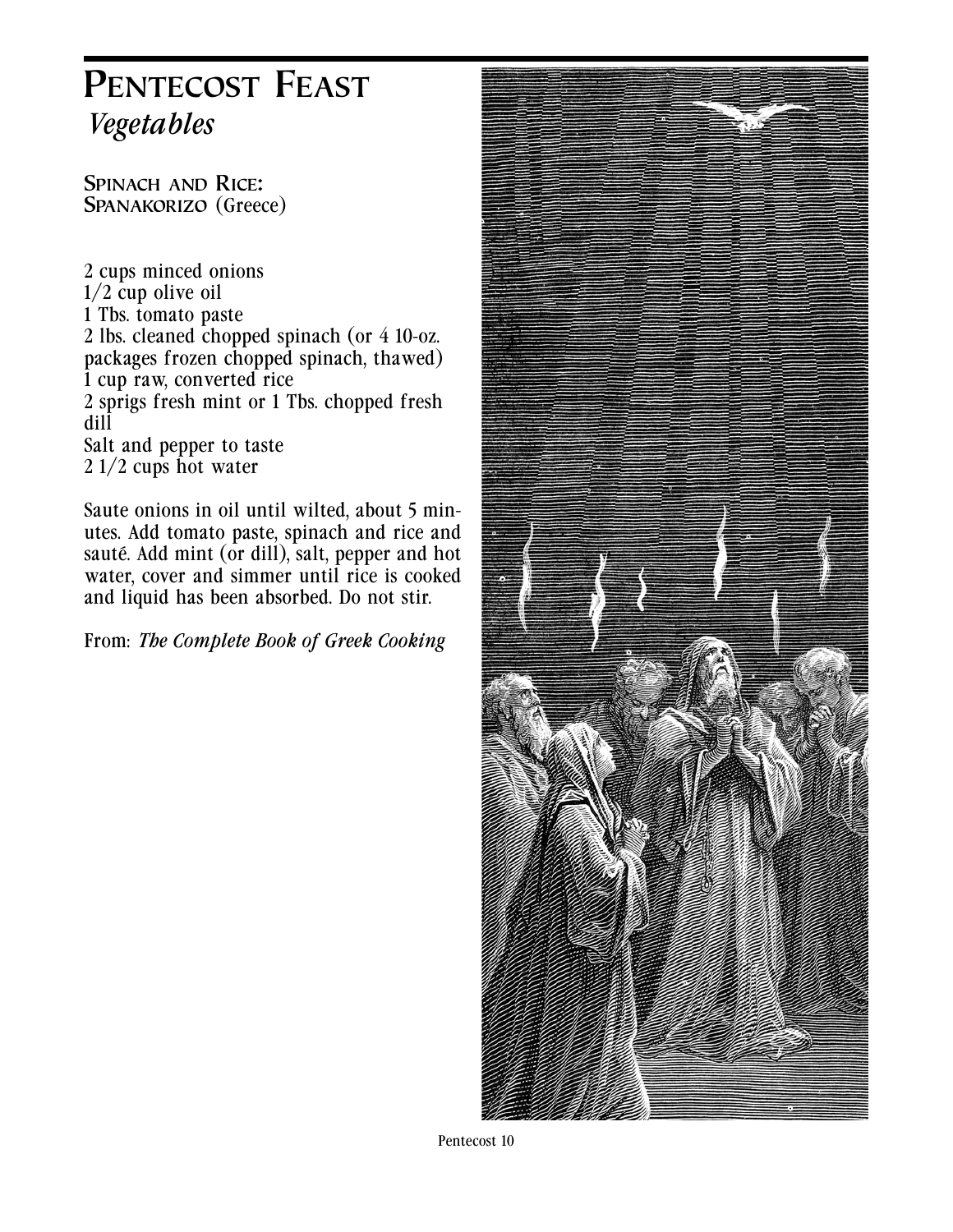# **PENTECOST FEAST**

#### *Desserts*

**CASHEW NUT AND CHOCOLATE MOUSSE: MOUSSE DE CASTANHAS DE CAJU E CHOCOLATE** (Brazil)

2 oz. (2 squares) unsweetened chocolate  $1/2$  cup sugar 5 egg yolks 1 cup roasted cashew nuts, finely ground 1 cup heavy cream 5 egg whites

Break the chocolate into small pieces and put with 2 to 3 Tbs. of water into the top of a double boiler over boiling water. Add the sugar and stir until the chocolate is melted and sugar dissolved. Remove the pan from the heat and beat in the egg yolks, one at a time, beating well after each addition. Stir in the ground cashew nuts. Beat the cream until it stands in firm peaks and fold it into the chocolate mixture. Beat the egg whites until they stand in firm peaks and fold into the chocolate mixture, lightly but thoroughly. Pour into a 1-quart soufflé dish and refrigerate overnight or for several hours. Serve, if desired, with sweetened whipped cream.

From: *The Book of Latin American Cooking*

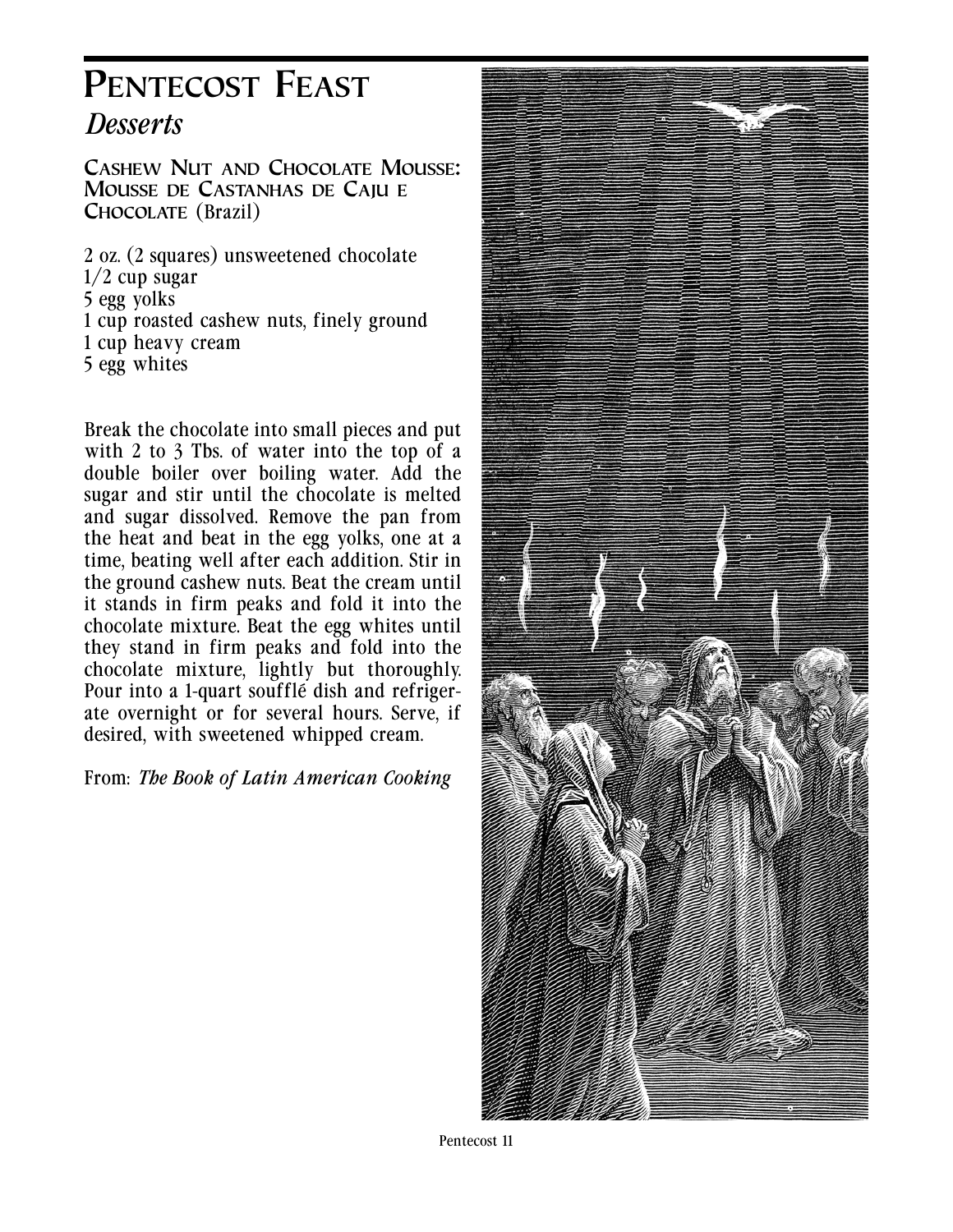#### **PENTECOST FEAST** *Desserts*

**ALMOND COOKIES** (Canton)

1 cup lard or shortening  $1/2$  cup granulated sugar 1/4 cup firmly packed brown sugar 1 egg 1 tsp. almond extract 2 1/4 cups all-purpose flour, unsifted  $1/8$  tsp. salt 1 1/2 tsp. baking powder About 5 dozen whole blanched almonds 1 egg yolk 2 Tbs. water

Cream shortening with granulated and brown sugar until fluffy. Add egg and almond extract; beat until well blended. Sift flour with salt and baking powder. Add to cream mixture and blend well.

To shape each cookie, roll 1 Tsp. of mixture into a ball. Place balls 2 inches apart on greased cookie sheets. Press down each ball to make a two inch round. Press an almond in the center of each round. Beat egg yolk and eater; brush mixture over top of each cookie.

Bake in 350-degree oven until lightly browned (about 10 to 12 minutes). Cool on wire racks. Store in airtight container. Makes about 5 dozen cookies.

From: *Sunset Chinese Cookbook*



Pentecost 12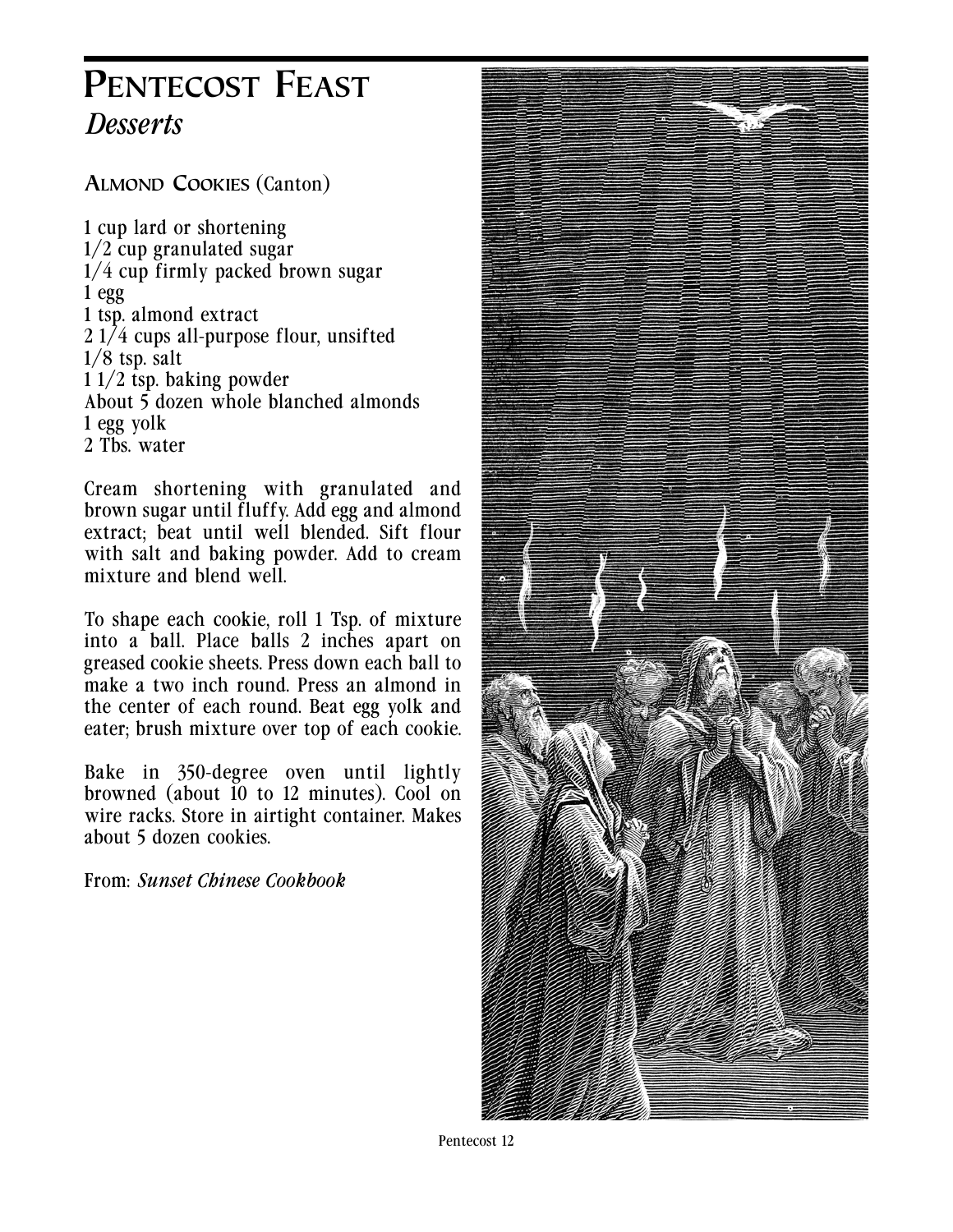# **PENTECOST FEAST**

#### *Desserts*

**ALMOND AND WALNUT TRIANGLES: TRIGONA ME AMIGDALA KE KARIDIA** (Greece)

3/4 lb. (3 cups) blanched almonds, coarsely chopped  $3/4$  lb. (3 cups) walnuts, coarsely chopped 5 eggs 2 cups sugar  $11/2$  lbs. phyllo pastry 4 sticks (1 lb.) unsalted butter. Melted, for brushing phyllo Confectioners' sugar for topping

Preheat oven to 350 degrees.

Combine almonds and walnuts in a small bowl and set aside.

Beat eggs with sugar until thick and lemoncolored. Add nuts. Cut phyllo sheets into thirds lengthwise. Brush pastry strips with melted butter, one at a time. (Keep remaining strips covered with plastic wrap.) Place a teaspoon of filling on the bottom of each strip and fold into a triangular shape. Place on an ungreased baking sheet; brush tops with melted butter. Bake for 30 minutes, or until golden. Remove from sheets to cool; sprinkle with confectioners' sugar. Yields 100 pieces

From: *The Complete Book of Greek Cooking*



Pentecost 13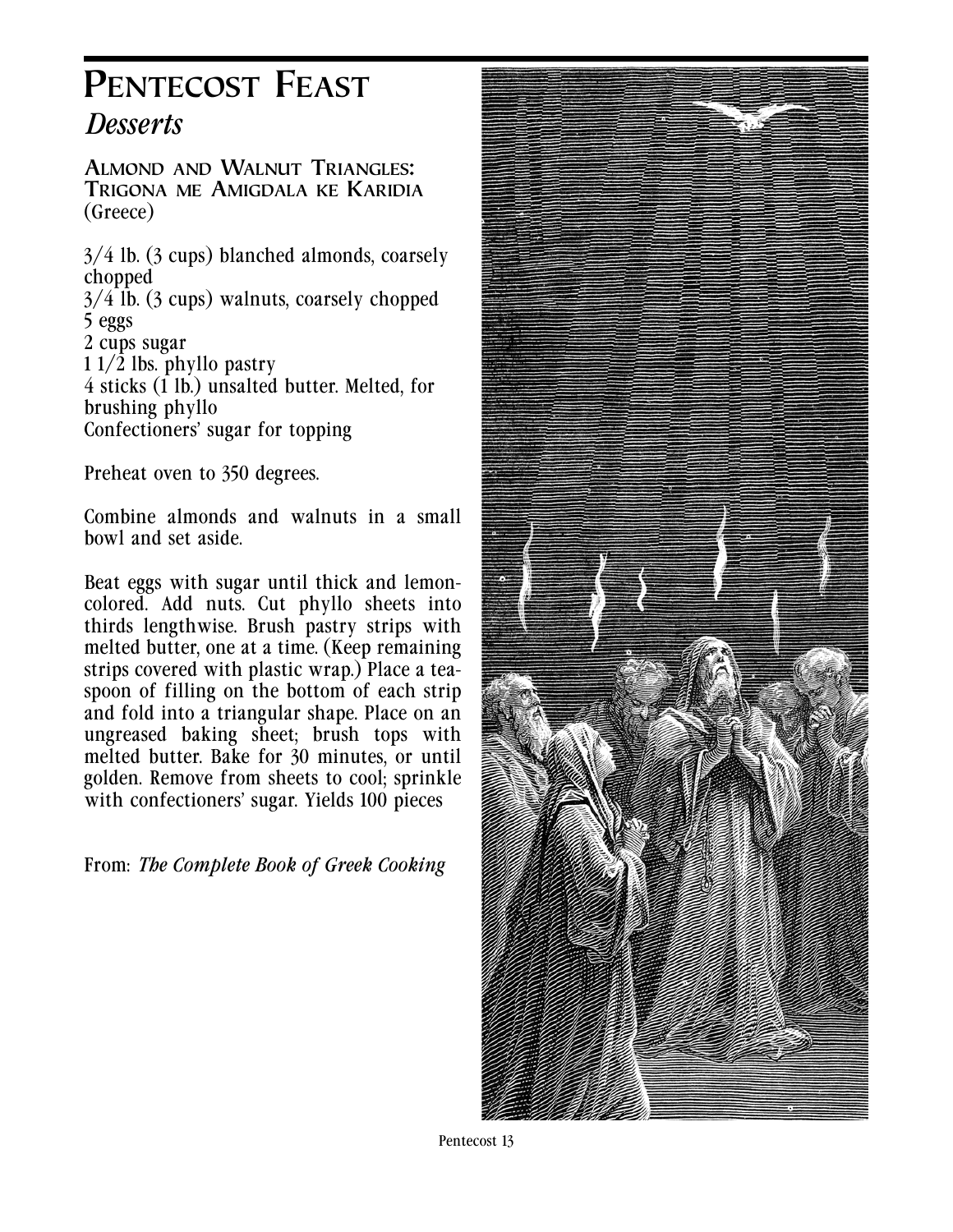